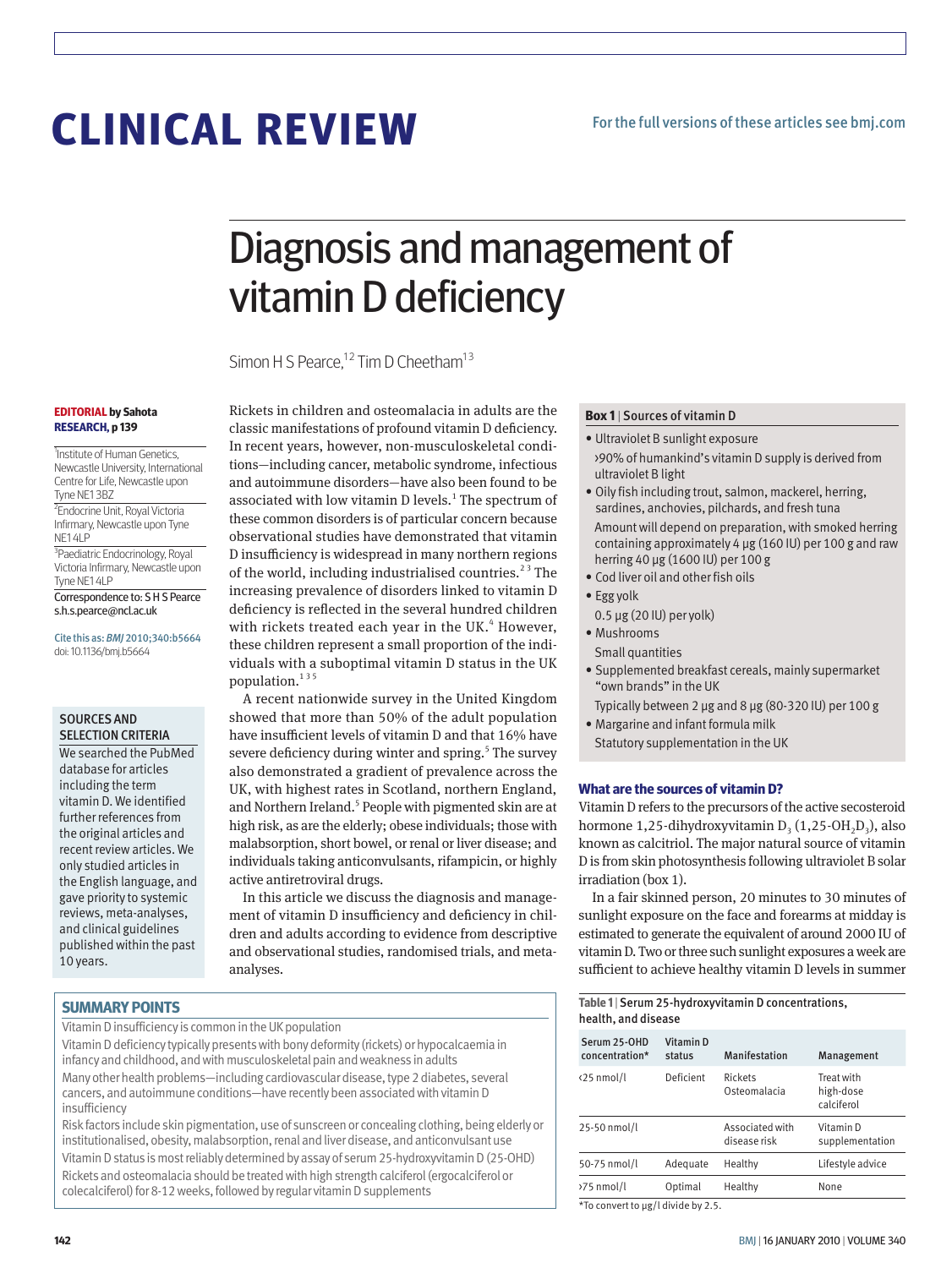in the UK. For individuals with pigmented skin and, to a lesser extent, the elderly, exposure time or frequency need to be increased twofold to 10-fold to get the same level of vitamin D synthesis as fair skinned young individuals. $6^{w1}$ Unfortunately, for six months of the year (October to April), all of Scandinavia, much of western Europe (including 90% of the UK), and 50% of the North American landmass lies above the latitude that permits exposure to the ultraviolet B wavelengths necessary for vitamin D synthesis,  $w^2$ leaving millions of people reliant on exogenous sources of vitamin D.

Given this periodic lack of photosynthesis at high latitudes, vitamin D is also a micronutrient. Only a relatively small number of foods contain substantial amounts of vitamin D, the most significant dietary sources being oily fish and cod liver oil.<sup>7</sup> The farmed fish that is commonly consumed in the UK may have less vitamin D content than wild fish.<sup>w3</sup> Egg yolk, liver, and wild mushrooms contain small quantities of vitamin D. The amount in most vegetable sources is negligible.

The recommended daily intake of vitamin D in the UK is 400 IU (10  $\mu$ g) per day for an adult, 280 IU (7  $\mu$ g) for children aged between 6 months and 3 years, and 340 IU  $(8.5 \,\mu g)$  per day for infants under 6 months.<sup>7</sup> However, these recommendations only provide sufficient vitamin D to prevent osteomalacia and rickets,<sup>8</sup> and such an intake alone, in the absence of skin synthesis, will not provide optimal status. Accordingly, several learned bodies have recently increased their recommendations for vitamin D intake.<sup>9 w4</sup>

Food supplementation policies differ considerably between countries. Milk is widely fortified, but in the UK only infant formula milk and margarine have statutory vitamin D supplementation (1-2.5 μg (40-100 IU) per 100 kCal and 8 μg (320 IU) per 100 g, respectively). Thus, the typical UK diet, and that of many other countries, is profoundly lacking in vitamin D. A low dietary vitamin D intake, combined with the lack of skin synthesis for half of the year, is reflected in the disturbingly high prevalence of vitamin D insufficiency across the UK.<sup>35</sup>

## **How can vitamin D deficiency and insufficiency be determined?**

Vitamin D status is most reliably determined by assay of serum 25-hydroxyvitamin D (25-OHD). Individuals with symptomatic osteomalacia or rickets have serum 25-OHD concentrations of less than 25 nmol/l (10 μg/l), reflecting profound vitamin D deficiency (table 1). A much larger proportion of the UK population (about 50% in spring) have vitamin D insufficiency, with serum 25- OHD concentrations between 25 nmol/l and 50 nmol/l  $(10-20 \,\text{µg/l})$ .<sup>35</sup>

Several observational studies have shown that vitamin D insufficiency, although not enough to cause symptomatic bone and muscle disease, is associated with an increased risk of mortality $10-13$  and of several common diseases including cardiovascular disease, $1213$  type 2 diabetes, $14$  bowel cancer, breast cancer, <sup>15 16</sup> multiple sclerosis, <sup>17</sup> and type 1 diabetes<sup>18</sup> (table 2). An expert consensus is developing that optimal vitamin D status, reflected by optimal calcium handling and best health, is when serum concentrations of 25-OHD are 75 nmol/l (30  $\mu$ g/l) or more.<sup>819</sup> Serum 25-OHD has a circulating half life of two to three weeks, but levels are regularly replenished from fat stores.

Circulating active vitamin D (1,25-dihydroxyvitamin D<sub>2</sub> or calcitriol) has a short half life and is closely linked to parathyroid hormone production. Serum levels of calcitriol do not reflect vitamin D status and should not be measured unless abnormalities of vitamin D metabolism are suspected.

**Table 2** | Evidence for association of circulating 25-hydroxyvitamin D level or vitamin D supplementation with major health outcomes

|                                            | Design                                                                     | Number of           | Comparator                                               | Odds/hazard ratio<br>or relative risk§<br>(95% CI) |
|--------------------------------------------|----------------------------------------------------------------------------|---------------------|----------------------------------------------------------|----------------------------------------------------|
| All cause mortality                        |                                                                            |                     |                                                          |                                                    |
| Autier and Gandini, 2007 <sup>10</sup>     | Meta-analysis of 18 vitamin D supplementation studies                      | 57311               | Supplemented vunsupplemented                             | RR 0.93 (0.87 to 0.99)                             |
| Ginde et al, $2009^{12}$                   | Prospective observational study in individuals >65<br>years*               | 3265                | Serum 25-OHD concentration >100 nmol/l v < 25 nmol/l     | HR 0.55 (0.34 to<br>0.88)                          |
| Dobnig et al, $200813$                     | Prospective cohort study with coronary angiographyt                        | 3258                | Median serum 25-OHD concentration 70 nmol/l v 19 nmol/l‡ | HR 0.48 (0.37 to<br>0.630                          |
| Cardiovascular mortality                   |                                                                            |                     |                                                          |                                                    |
| Ginde et al, $2009^{12}$                   | Prospective observational study in individuals >65<br>years*               | 3265                | Serum 25-OHD concentration >100 nmol/l v < 25 nmol/l     | HR 0.42 (0.21 to<br>0.85)                          |
| Dobnig et al, 2008 <sup>13</sup>           | Prospective cohort study with coronary angiographyt                        | 3258                | Median serum 25-OHD concentration 70 nmol/l v 19 nmol/l‡ | HR 0.45 (0.32 to<br>0.64)                          |
| <b>Diabetes</b>                            |                                                                            |                     |                                                          |                                                    |
| Type 1<br>Zipitis and Akobeng,<br>200818   | Meta-analysis of four case-control studies of vitamin D<br>supplementation | 6455                | Supplemented vunsupplemented                             | OR 0.71 (0.60 to<br>0.84)                          |
| Type 2<br>Pittas et al, 2007 <sup>14</sup> | Meta-analysis of four observational studies                                | 6784<br>(non-black) | Serum 25-OHD concentration 63-95 nmol/l v 25-58 nmol/l   | OR 0.36 (0.16 to<br>0.80)                          |
| Cancer                                     |                                                                            |                     |                                                          |                                                    |
| Colorectal<br>Yin et al, $2009^{15}$       | Meta-analysis of six case-control studies                                  | 3556                | Per 50 nmol/l increase in serum 25-OHD concentration     | OR 0.57 (0.43 to<br>0.76                           |
|                                            |                                                                            |                     |                                                          |                                                    |

Breast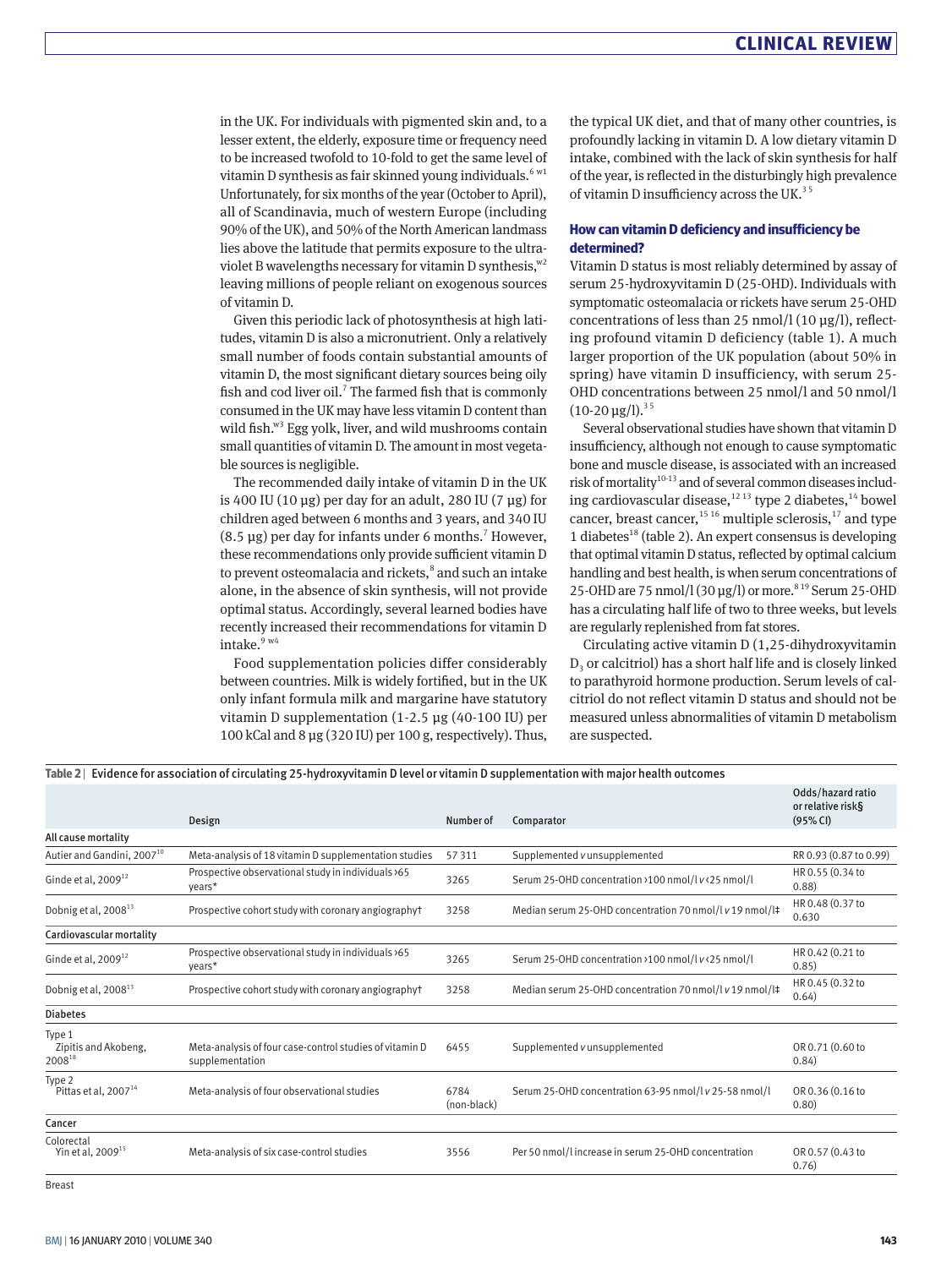## **CLINICAL REVIEW**

### Box 2 | Risk factors for vitamin D insufficiency and deficiency

- Pigmented skin (non-white ethnicity)
- • Lack of sunlight exposure or atmospheric pollution
- Skin concealing garments or strict sunscreen use
- • Exclusively breast fed
- • Multiple, short interval pregnancies
- • Elderly, obese, or institutionalised
- • Vegetarian (or other non-fish eating) diet
- Malabsorption, short bowel, or cholestatic liver disease
- • Use of anticonvulsants, rifampicin, cholestyramine, highly active antiretroviral treatment (HAART), or glucocorticoids

## **Box 3** | Preparations of calciferol available in the UK

## Solutions and drops

- Dalivit (LPC Pharmaceuticals Ltd, Luton, Bedfordshire)\* Colecalciferol 400 IU per 0.6 ml
- Abidec (Chefaro UK, Huntingdon, Cambridgeshire)\* Colecalciferol 400 IU per 0.6 ml
- Healthy Start vitamin drops\* Colecalciferol 300 IU per 5 drops
- • Ergocalciferol oily solution 3000 IU/ml

#### Tablets and capsules†

- • Calcium and vitamin D (400 mg calcium and 400 IU ergocalciferol)
- • Colecalciferol 20000 IU (Dekristol; MIBE, Brehna, Germany)
- Ergocalciferol 10000 IU or 50000 IU (UCB Pharma, Slough, Berkshire)

#### Parenteral

• Ergocalciferol 300000 IU per ml

\*Multivitamin preparations; not suitable for prolonged high dose therapy owing to the risk of vitamin A toxicity.

†Other ergocalciferol and colecalciferol preparations are available off prescription.

## **Who is at risk of vitamin D insufficiency and deficiency?**

At northern latitudes, the major risk factor for D insufficiency and deficiency at all ages is pigmented skin (box 2). This is also a key risk factor in sunnier climates such as Australia, where a large case series has demonstrated an increasing incidence of vitamin D deficiency in young people.20 This report and many European case series of children with vitamin D deficiency over the last 20 years have consisted primarily of immigrant children or first generation offspring of immigrant parents with dark skin. In a recent report from Denmark, however, half of very young patients with nutritional rickets were ethnic Europeans.<sup>21</sup>

Sunscreen with a sun protection factor 15 or more blocks more than 99% of dermal vitamin D synthesis. Strict adherence to use of sunscreens when outdoors, or the use of a veil, headscarf, or other concealing clothing, places individuals with fair skin at similar risk of vitamin D deficiency to those with pigmented skin. Elderly and institutionalised individuals are at risk because of the relatively large amount of time such people spend indoors, as well as a reduced dermal capacity to generate vitamin D.

Numerous case series and some experimental studies highlight the fact that vitamin D deficiency may be present at birth, with neonatal and infant vitamin D status dependent upon maternal vitamin D status.<sup>w5 w6</sup> Multiparity, short spacing between pregnancies, and non-white maternal skin are major risk factors for vitamin D deficiency. $w^{722}$  Infants exclusively breast fed, particularly beyond six months of age, are at increased risk because the vitamin D content of breast milk will not meet their requirements.<sup>22</sup> Delayed introduction of solid food, picky eating habits, and poor diet also raise the risk.

The Department of Health recommends daily supplementary vitamin drops containing 400 IU of calciferol for all infants and preschool children, $^{23}$  and this view is endorsed by the European Society for Paediatric Endocrinology.24 Supplementation is particularly important for infants in the north of the UK, those with darker skin pigmentation, and fussy eaters.<sup>23</sup>

Weaning foods frequently contain low quantities of calcium, and nutritional rickets (as a consequence of calcium and not vitamin D deficiency) has been reported in children with adequate levels of 25-OHD.<sup>w8</sup> Such findings reinforce the importance of focusing on the calcium content of a child's diet in addition to vitamin D status. $^{w9}$ 

## **How do patients with vitamin D deficiency present?** Children

Severe vitamin D deficiency may cause hypocalcaemic seizures or tetany, particularly in the neonatal period and again during the phase of rapid growth in adolescence. From the age of 6 months, children with vitamin D deficiency commonly present with bony deformity (rickets). Bowing of the legs (genu varum) is typical, but knock knees (genu valgum) can also occur. Anterior bowing of the femur and internal rotation at the ankle are frequently found, along with swelling at the wrist, prominent costochondral joints, and a soft, deformable skull (craniotabes).<sup>25</sup> Children with vitamin D deficiency may be irritable and reluctant to weight bear, and manifest impaired growth.<sup>2122</sup>

## **Box 4** | Treatment of vitamin D deficiency and insufficiency

#### Deficiency (25-OHD <25 nmol/l)

#### Adult

- 10000 IU calciferol daily or 60 000 IU calciferol weekly for 8-12 weeks\* or
- Calciferol 300 000 or 600 000 IU orally or by intramuscular injection once or twice

## Child

- • Under 6 months: 3000 IU calciferol daily for 8-12 weeks
- Over 6 months: 6000 IU calciferol daily for 8-12 weeks or
- • Over 1 year: 300000 IU calciferol, as a one off high dose therapy (Stoss regimen)†

## Insufficiency (25-OHD 25-50 nmol/l) or maintenance therapy following deficiency Adult

- 1000-2000 IU calciferol daily
- or
- 10000 IU calciferol weekly

## Child

- • Under 6 months: 200-400 IU calciferol daily‡
- • Over 6 months: 400-800 IU calciferol daily
- \*To convert IU to μg of calciferol, divide by 40.

†One off high dose treatments are effective, but should be followed by a maintenance therapy dose of calciferol.

‡200 IU may be inadequate for breastfed babies with low vitamin D stores at birth.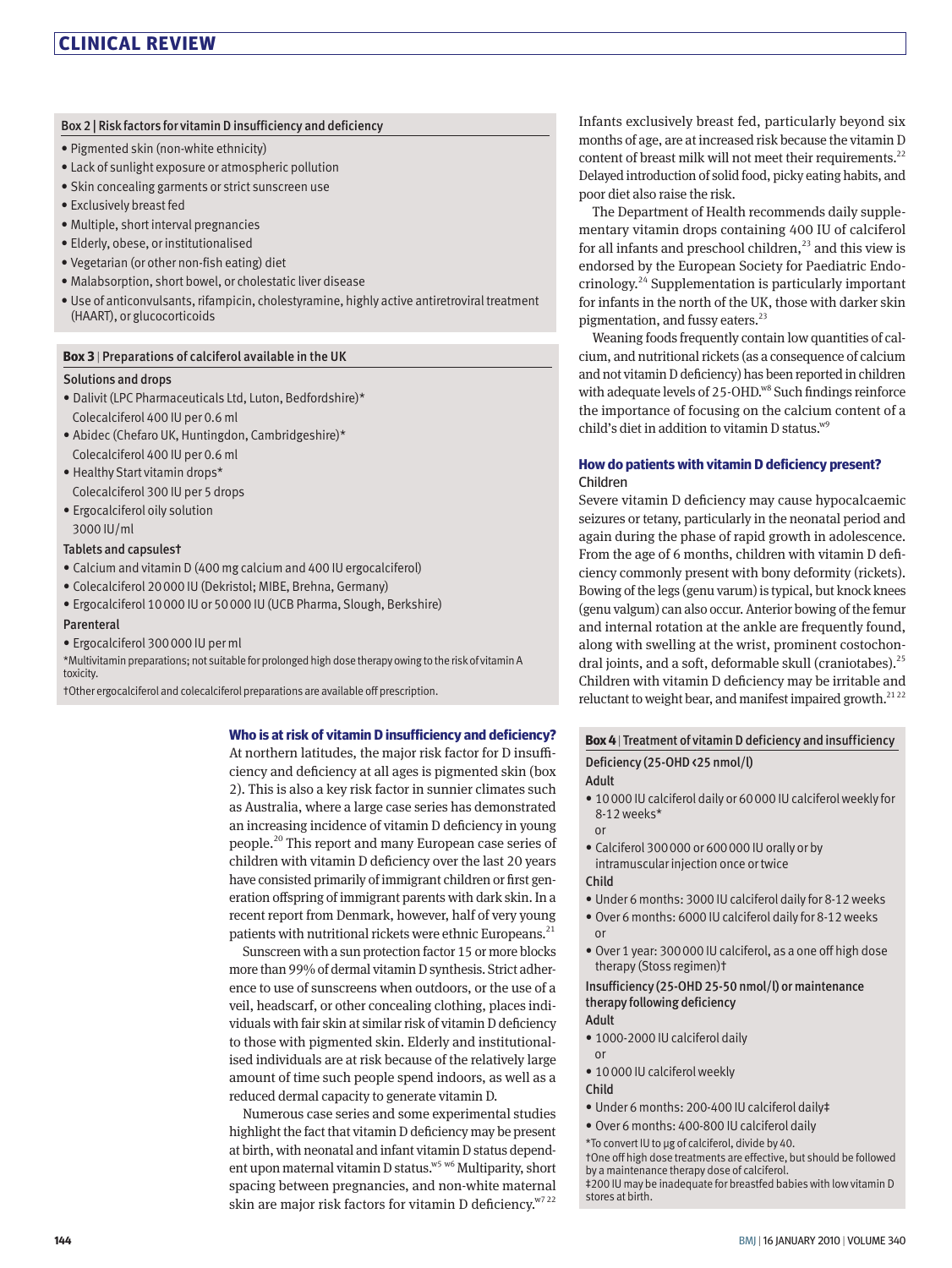Height is usually affected more profoundly than weight. $^{21}$ 

An increased susceptibility to infections and respiratory symptoms in children with vitamin D deficiency may be a manifestation of "rachitic lung," where respiratory function is compromised by a pliable rib cage and muscle weakness.w10 Severe vitamin D deficiency can result in cardiomyopathy and potentially fatal heart failure. $N11$ 

## Adults

Pain and proximal muscle weakness dominate the clinical picture of vitamin D deficiency in adults. Rib, hip, pelvis, thigh, and foot pain are typical. More diffuse muscular aches and muscle weakness, including in the limbs and back, are also common and may be labelled as "fibromyalgia" or as a somatisation of depression.<sup>26</sup> Low bone density on dual energy x ray absorptiometry scanning, or osteopenia on plain radiography, may also reflect osteomalacia, and these findings warrant assessment of vitamin D status.

## **What investigations are necessary?**

## Children

Vitamin D deficiency should be suspected in children with known risk factors who are unwell with pain, irritability, and poor growth or skeletal deformity, and in all children with a seizure disorder. Blood can be taken in primary care for measurement of levels of calcium, phosphate, alkaline phosphatase, and serum 25-OHD, which is the most robust marker for vitamin D status (table 1). Haemoglobin levels should also be measured because iron deficiency anaemia frequently coexists with rickets.<sup>w12</sup> Parathyroid hormone concentrations are typically elevated in neonates and young infants with vitamin D deficiency, but may be within the reference range.

If there is diagnostic uncertainty—because of atypical clinical manifestations, a lack of risk factors, atypical biochemistry, focal pain, or asymmetrical deformity—then radiographs should be arranged to confirm rickets. In addition, a small number of children have hereditary or renal rickets. These rarer diagnoses need to be considered in the absence of known risk factors, in the presence of atypical biochemistry (for example, persistent hypophosphataemia, normal alkaline phosphatase, or elevated creatinine), and in children who fail to reduce alkaline phosphatase levels or respond clinically following vitamin D treatment. Referral for specialist assessment is appropriate in these circumstances.

The clinician must be vigilant for a secondary cause of vitamin D deficiency in both children and adults, such as covert coeliac disease or cystic fibrosis causing malabsorption.

## Adults

More than 80% of adults with osteomalacia have a high concentration of serum alkaline phosphatase. Hypocalcaemia and hypophosphataemia are less consistently present, depending on the severity and chronicity of the disease and the patient's dietary calcium intake. Elevation of plasma parathyroid hormone—secondary hyperparathyroidism—is typical of osteomalacia but is not found in about 20% of adults with vitamin D insufficiency. It is good practice to image areas of focal pain in adults, particularly if they persist or worsen during treatment (suggesting bony metastases).<sup>27</sup>

## Unanswered questions

- • How much does vitamin D insufficiency contribute to north/south health inequality in the UK?
- • Would eradication of vitamin D insufficiency in the UK reduce cancer incidence and improve cancer outcomes?
- Does poor vitamin D status cause obesity, or is it a consequence of obesity?
- Are individuals genetically susceptible to vitamin D insufficiency or toxicity?

## Ongoing research

More than 150 clinical trials of vitamin D are listed on ClinicalTrials.gov. Some key trials include:

- The VITamin D and omegA-3 TriaL (VITAL)
- • A study of colecalciferol 2000 IU daily, fish oil, or placebo in 20000 older individuals (>60 yrs), with cardiovascular disease and cancer incidence as outcomes.
- • Vitamin D and Calcium Homeostasis for Prevention of Type 2 Diabetes (CaDDM) (NCT00436475)
- • Treatment of vitamin D insufficiency: does vitamin D increase calcium absorption, bone mass and muscle mass and function in women past menopause who have mildly low vitamin D levels? (NCT00933244)
- Evaluation of vitamin D requirements during pregnancy (NCT00292591)
- Development of vitamin D as a therapy for breast cancer—phase II (NCT00656019)
- • Vitamin D supplement in preventing colon cancer in African Americans with colon polyps (NCT00870961)
- • Health benefits of vitamin D and calcium in women with PCOS (polycystic ovarian syndrome) (NCT00743574)
- Vitamin D<sub>2</sub> supplementation and the T cell compartment in multiple sclerosis (MS) (NCT00940719)

## **How should rickets and osteomalacia be treated?** Children

Oral calciferol in the bioequivalent forms of either ergocalciferol (yeast derived vitamin  $D_2$ ) or colecalciferol (fish or lanolin derived vitamin  $D<sub>2</sub>$ ) is the treatment of choice for children with rickets.<sup>925 27</sup> The principal aim of therapy is to replenish vitamin D stores; patients are then continued on a lower maintenance dose. Large bolus doses are also equally effective. Tablet, capsule, or oily suspensions of calciferol are available (box 3).

Children aged less than 1 year should be treated with 3000 IU of calciferol daily, increasing to 6000 IU daily after 1 year of age (box 4).<sup>2224</sup> Calcium supplementation (50 mg/kg a day) is advisable during the first weeks of therapy in the growing child.<sup>22 20</sup> A maintenance dose of 400 IU calciferol daily is appropriate for a child of any age. $^{22}$  A relatively rapid biochemical response is typically seen in children, with normalisation of alkaline phosphatase levels within three months. It is likely that the mother, siblings, and other family members of a child with rickets are also vitamin D deficient.<sup>9</sup> At a minimum, a maintenance dose of calciferol is recommended for other family members.

## Adults

Calciferol has a high therapeutic index. It has been estimated that a regular daily dose of 1000 IU raises serum 25-OHD by 25 nmol/ $l^{28}$ ; however, vitamin D toxicity occurs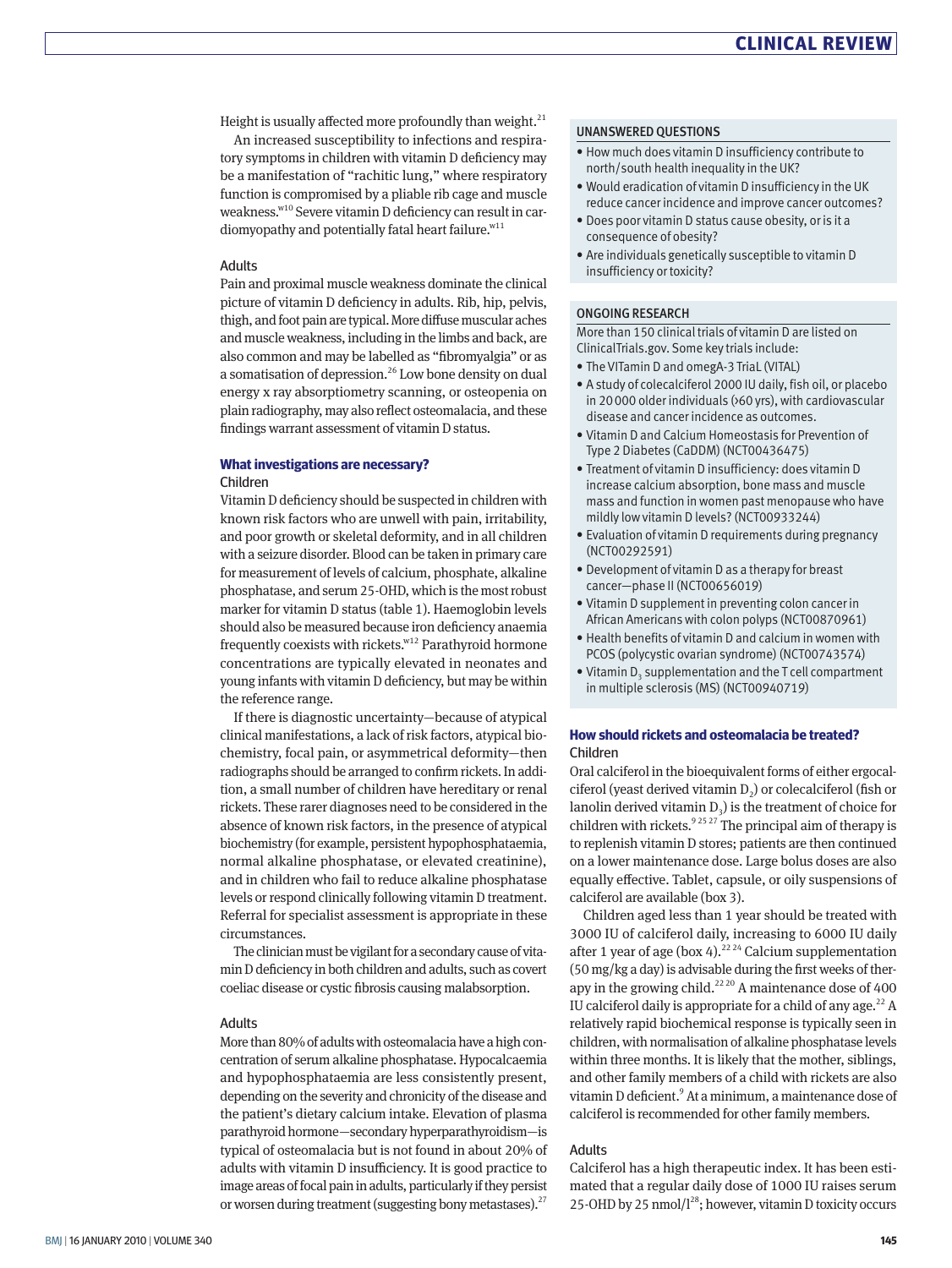#### Additional educational resources

#### Resources for healthcare professionals

*Diseases of Bone and Mineral Metabolism* (www.endotext. org/parathyroid/index.htm)—online textbook Scientific advisory committee on nutrition update on vitamin D (www.sacn.gov.uk/pdfs/sacn\_07\_04.pdf)

#### Tips for the non-specialist

- • Suspicions regarding a suboptimal vitamin D status in someone at risk are likely to be correct
- • Treatment is not the same as supplementation: the recommended daily amount of 400 IU vitamin D will be insufficient to treat an adult with osteomalacia and will lead to very slow response in most children with rickets
- If a child has vitamin D insufficiency or deficiency, assume the mother and other siblings are similarly affected and will need therapy as well
- • Compliance with long term vitamin D supplementation is often poor: one off, high dose oral or intramuscular therapy is an effective option if concordance is suspect

at 25-OHD values above 500 nmol $/1.^{29}$  In adults, calciferol treatment, in a daily dose of 10000 IU or a weekly dose of 60000 IU, will lead to restoration of body stores of vitamin D over eight to 12 weeks. Thereafter, a maintenance dose of 1000-2000 IU calciferol daily or 10000 IU weekly is adequate. Short acting, potent vitamin D analogues such as 1- calcidol or calcitriol are ineffective in correcting vitamin D deficiency and may lead to hypercalcaemia. Clinicians should avoid giving combined calcium and vitamin D preparations in the long term because the calcium component is usually unnecessary, makes for unpalatability, and reduces concordance.

In adults with severe malabsorption, or those in whom concordance with oral therapy is suspect, an intramuscular dose of 300000 IU calciferol monthly for three months followed by the same dose once or twice a year is an alternative treatment approach. Pathological lesions in the bone are characterised by undermineralisation and may take many months to heal. Levels of serum alkaline phosphatase and parathyroid hormone will start to decline during the first three months of treatment in adults, but may take a year to fall into the reference range. Given that few adults have truly reversible risk factors for vitamin D deficiency, the assumption should be that supplementation will be needed life long, or life long during winter months (dependent upon latitude and dress habits).

## **How should moderate vitamin D insufficiency be managed?**

From a public health perspective, primary prevention of vitamin D deficiency in a country such as the UK is socially as well as medically justifiable.<sup>30</sup> The key groups for healthcare professionals to target are infants, children, adolescents, and pregnant women, particularly those with dark skin. Many individuals of non-white ancestry living in the Midlands and north of the UK are at particularly high risk of vitamin D insufficiency (including doctors). Most elderly and institutionalised people in other areas of the UK are also at high risk. Fair skinned people who eat oily fish twice weekly or who get regular suberythematous sunlight exposure through outdoor work or leisure activity may have adequate vitamin D status; most other fair skinned people will be vitamin D insufficient, particularly in the winter and spring.

Given the clear and mounting evidence of the substantial disease burden associated with moderate vitamin D insufficiency (table 2), information about appropriate sunlight exposure, the use of vitamin D supplements, and eating oily fish should be made available to the whole population. In particular, health visitors and midwives can implement current Department of Health recommendations by distributing children's vitamin drops, which should be universally available through Healthy Start, Sure Start, and similar government schemes. Furthermore, we believe that a more robust approach to statutory food supplementation with vitamin D (for example, in milk) is needed in the UK, as this measure has already been introduced successfully in many other countries at similar latitude.

#### **Conclusions**

Vitamin D deficiency and insufficiency are common in the UK. Health professionals have been slow to respond to this problem even though the issue has been highlighted in the literature for a number of years. Rickets and osteomalacia are entirely preventable diseases that are becoming increasingly common in the UK population, and vitamin D insufficiency now seems unequivocally linked to several other common and morbid conditions. Local initiatives have been implemented to address this issue, but the high number of patients presenting with symptomatic vitamin D insufficiency highlights the fact that we have some way to go. A change in UK public health policy is long overdue.

We are very grateful to G Rylance, W Ross, and R Quinton for helpful comments on the manuscript, and to P Chen for sharing supplementary data included in their meta-analysis.<sup>17</sup>

Contributors: SHSP and TDC both wrote the original manuscript and subsequent revisions.

### Funding: No funding was received.

Competing interests: All authors have completed the Unified Competing Interest form at www.icmje.org/coi\_disclosure.pdf (available on request from the corresponding author) and declare (1) No financial support for the submitted work from anyone other than their employer; (2) No financial relationships with commercial entities that might have an interest in the submitted work; (3) No spouses, partners, or children with relationships with commercial entities that might have an interest in the submitted work; (4) No non-financial interests that may be relevant to the submitted work.

Provenance and peer review: Commissioned; externally peer reviewed.

- 1 Holick MF. Vitamin D: a D-lightful health perspective. *Nutrition Rev* 2008;66:S182-S194.
- 2 Ginde AA, Liu MC, Camargo CA. Demographic differences and trends of vitamin D insufficiency in the US population, 1988-2004. *Arch Intern Med* 2009;169:626-32.
- 3 Ford L, Graham V, Wall A, Berg J. Vitamin D concentrations in a UK inner-city multicultural outpatient population. *Ann Clin Biochem* 2006;43:468-73.
- 4 Pal BR, Shaw NJ. Rickets resurgence in the United Kingdom: improving antenatal management in Asians. *J Pediatr* 2001;139:337-8.
- 5 Hyppönen E, Power C. Hypovitaminosis D in British adults at age 45 y: nationwide cohort study of dietary and lifestyle predictors. *Am J Clin Nutr* 2007;85:860-8.
- 6 Working group of the Australian and New Zealand Bone and Mineral Society, Endocrine Society of Australia and Osteoporosis Australia. Vitamin D and adult bone health in Australia and New Zealand: a position statement. *Med J Austral* 2005;182:281-5.
- 7 Department of Health. *Nutrition and bone health: report of the subgroup on bone health, working group on the nutritional status of the population*. Stationery Office, 1998.